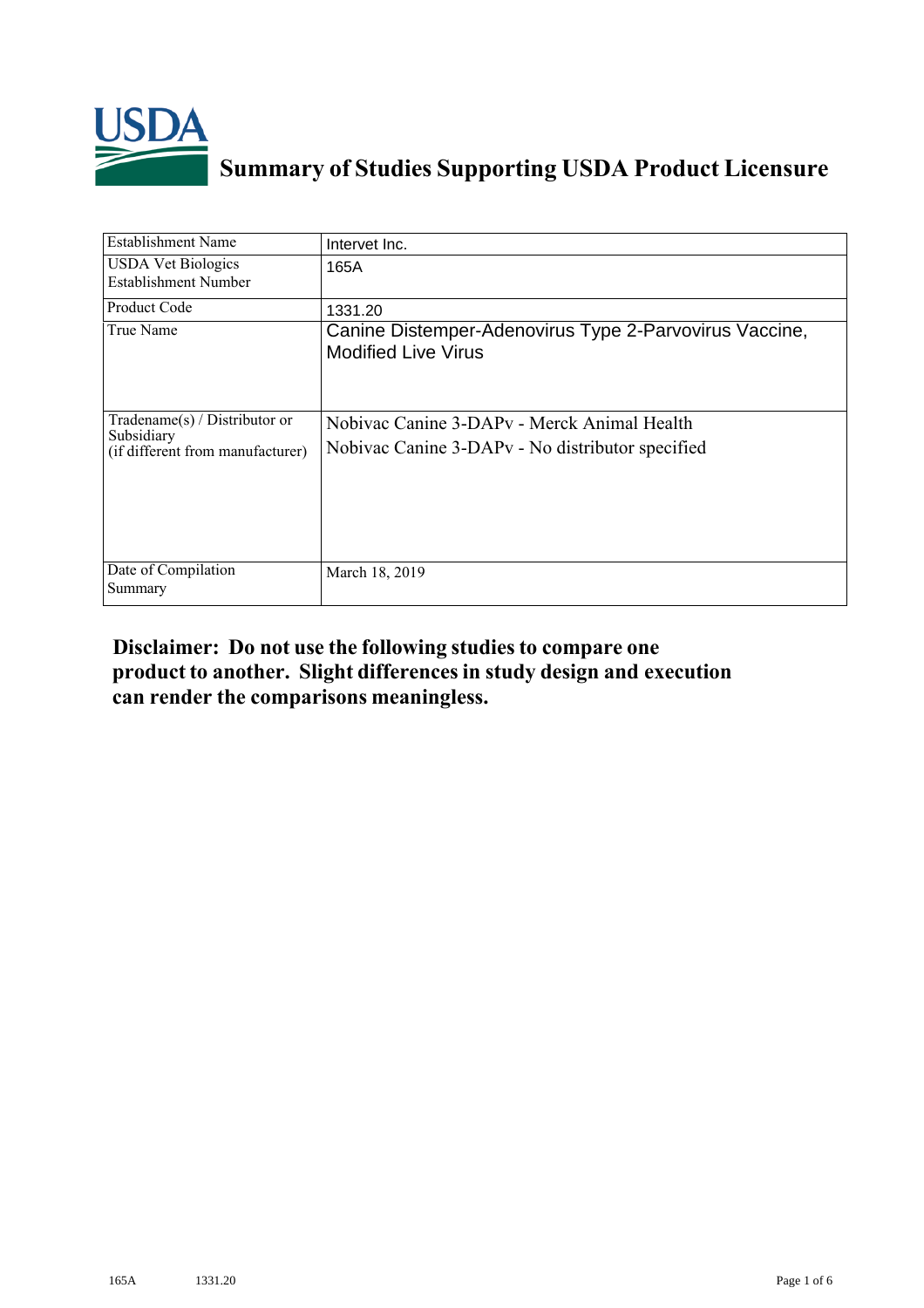| <b>Study Type</b>              | Efficacy                                                                                                                                                                                                                                                                                                                    |
|--------------------------------|-----------------------------------------------------------------------------------------------------------------------------------------------------------------------------------------------------------------------------------------------------------------------------------------------------------------------------|
| <b>Pertaining to</b>           | Canine Adenovirus Type-2 (CAV-2)                                                                                                                                                                                                                                                                                            |
| <b>Study Purpose</b>           | To demonstrate efficacy against Infectious Canine Hepatitis                                                                                                                                                                                                                                                                 |
|                                | (CAV-1) three years after vaccination.                                                                                                                                                                                                                                                                                      |
| <b>Product Administration</b>  |                                                                                                                                                                                                                                                                                                                             |
| <b>Study Animals</b>           | Canine                                                                                                                                                                                                                                                                                                                      |
| <b>Challenge Description</b>   |                                                                                                                                                                                                                                                                                                                             |
| <b>Interval observed after</b> |                                                                                                                                                                                                                                                                                                                             |
| challenge                      |                                                                                                                                                                                                                                                                                                                             |
| <b>Results</b>                 | Study data were evaluated by USDA-APHIS prior to product<br>licensure and met regulatory standards for acceptance at the time<br>of submission. No data are published because this study was<br>submitted to USDA-APHIS prior to January 1, 2007, and APHIS<br>only requires publication of data submitted after that date. |
| <b>USDA Approval Date</b>      | December 8, 2004                                                                                                                                                                                                                                                                                                            |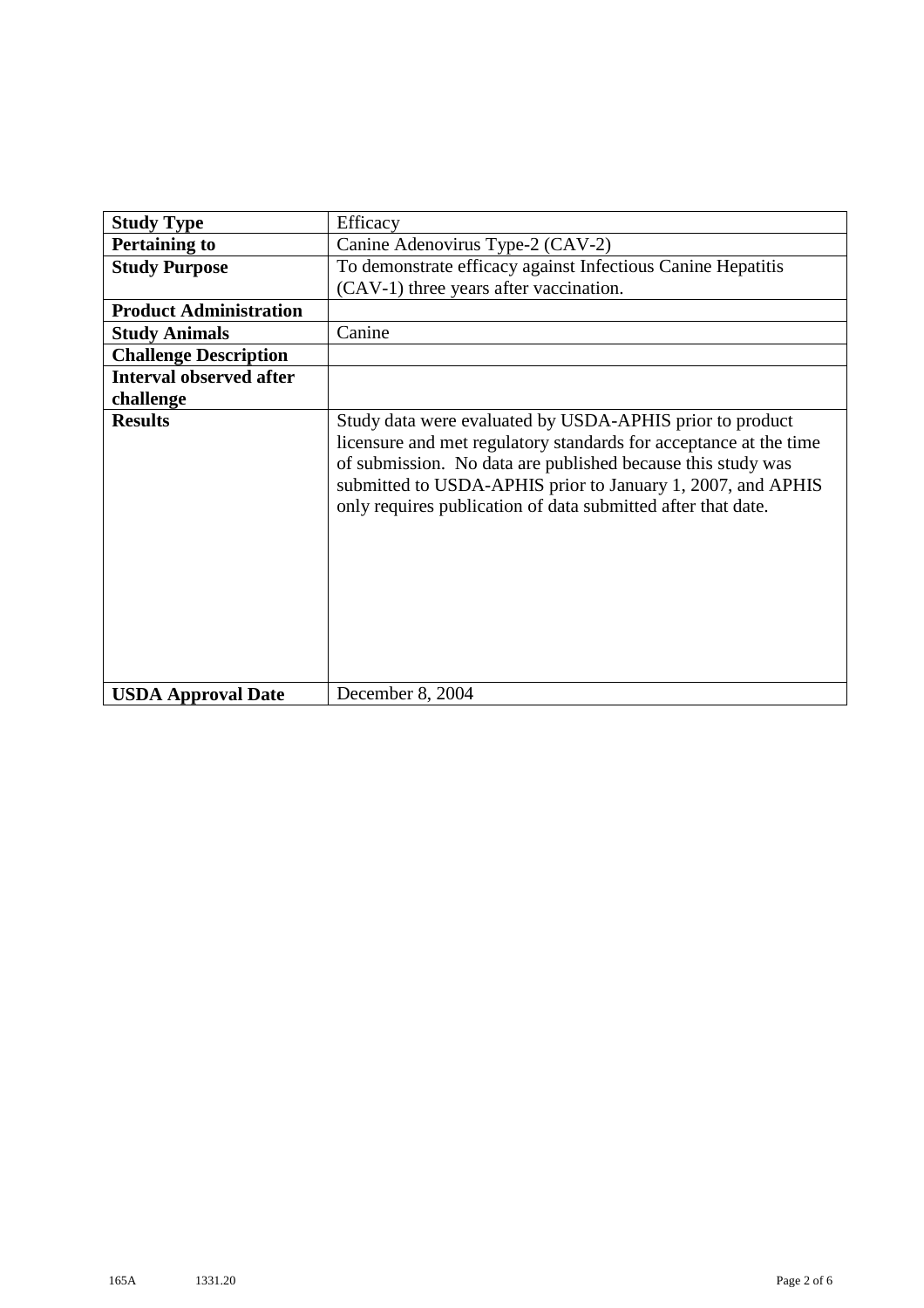| <b>Study Type</b>              | Efficacy                                                                                                                                                                                                                                                                                                                    |
|--------------------------------|-----------------------------------------------------------------------------------------------------------------------------------------------------------------------------------------------------------------------------------------------------------------------------------------------------------------------------|
| <b>Pertaining to</b>           | Canine Adenovirus Type-2 (CAV-2)                                                                                                                                                                                                                                                                                            |
| <b>Study Purpose</b>           | To demonstrate efficacy against Infectious Tracheobronchitis                                                                                                                                                                                                                                                                |
|                                | (Kennel cough, CAV-2) three years after vaccination.                                                                                                                                                                                                                                                                        |
| <b>Product Administration</b>  |                                                                                                                                                                                                                                                                                                                             |
| <b>Study Animals</b>           | Canine                                                                                                                                                                                                                                                                                                                      |
| <b>Challenge Description</b>   |                                                                                                                                                                                                                                                                                                                             |
| <b>Interval observed after</b> |                                                                                                                                                                                                                                                                                                                             |
| challenge                      |                                                                                                                                                                                                                                                                                                                             |
| <b>Results</b>                 | Study data were evaluated by USDA-APHIS prior to product<br>licensure and met regulatory standards for acceptance at the time<br>of submission. No data are published because this study was<br>submitted to USDA-APHIS prior to January 1, 2007, and APHIS<br>only requires publication of data submitted after that date. |
| <b>USDA Approval Date</b>      | December 8, 2004                                                                                                                                                                                                                                                                                                            |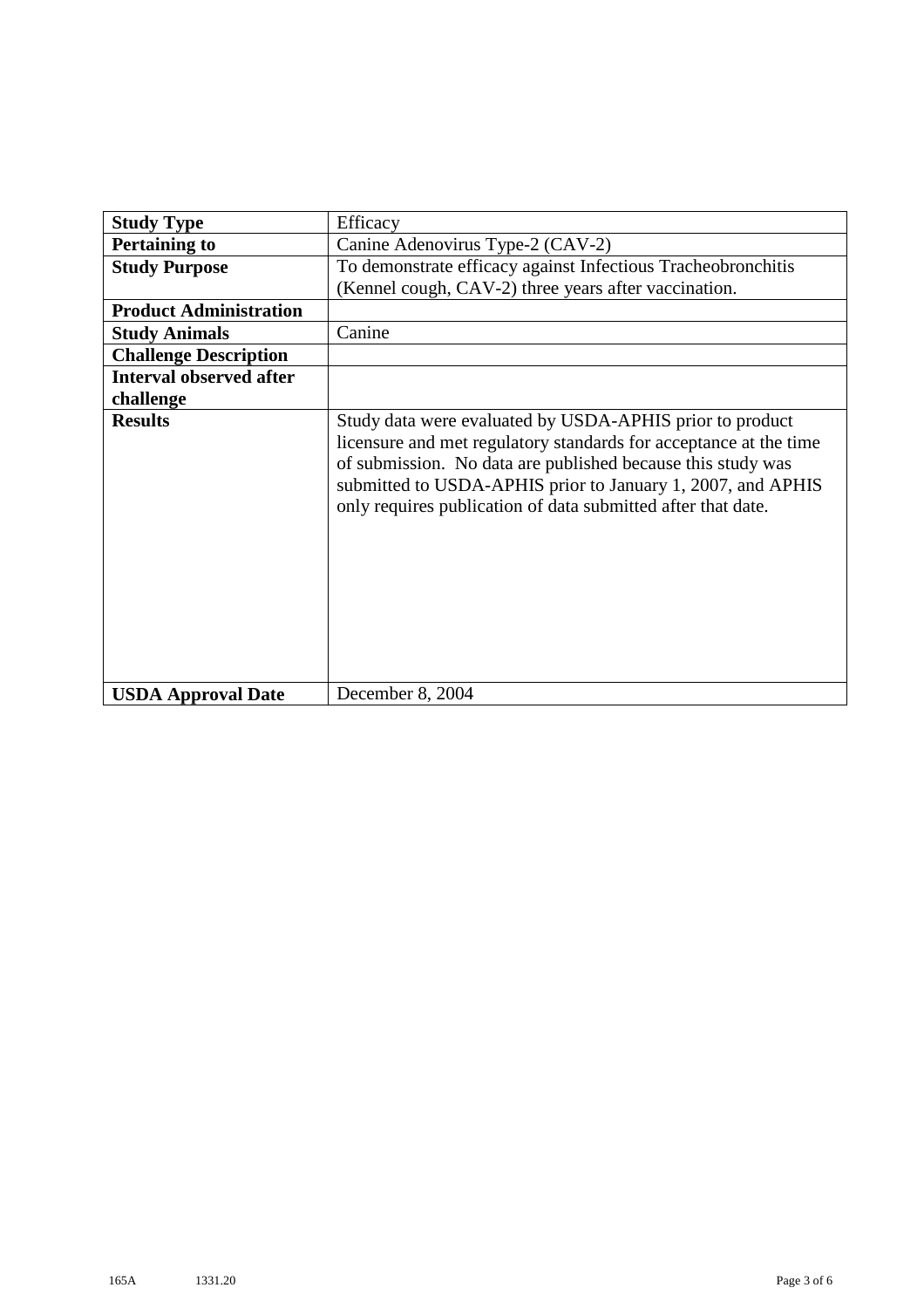| <b>Study Type</b>              | Efficacy                                                                                                                                                                                                                                                                                                                    |
|--------------------------------|-----------------------------------------------------------------------------------------------------------------------------------------------------------------------------------------------------------------------------------------------------------------------------------------------------------------------------|
| <b>Pertaining to</b>           | Canine Distemper Virus (CDV)                                                                                                                                                                                                                                                                                                |
| <b>Study Purpose</b>           | To demonstrate efficacy against CDV three years after<br>vaccination.                                                                                                                                                                                                                                                       |
| <b>Product Administration</b>  |                                                                                                                                                                                                                                                                                                                             |
| <b>Study Animals</b>           | Canine                                                                                                                                                                                                                                                                                                                      |
| <b>Challenge Description</b>   |                                                                                                                                                                                                                                                                                                                             |
| <b>Interval observed after</b> |                                                                                                                                                                                                                                                                                                                             |
| challenge                      |                                                                                                                                                                                                                                                                                                                             |
| <b>Results</b>                 | Study data were evaluated by USDA-APHIS prior to product<br>licensure and met regulatory standards for acceptance at the time<br>of submission. No data are published because this study was<br>submitted to USDA-APHIS prior to January 1, 2007, and APHIS<br>only requires publication of data submitted after that date. |
| <b>USDA Approval Date</b>      | December 8, 2004                                                                                                                                                                                                                                                                                                            |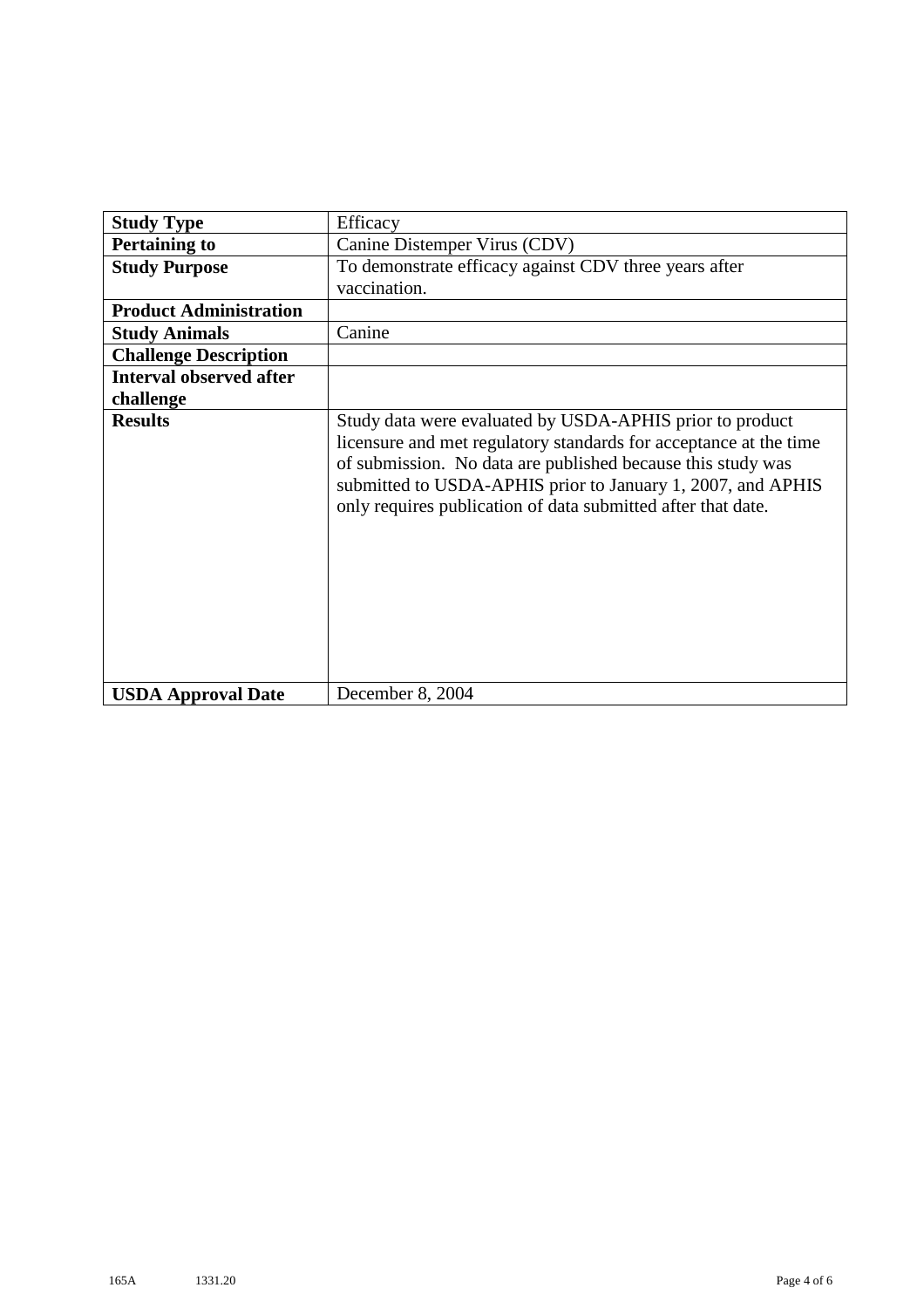|                                | Efficacy                                                                                                                                                                                                                                                                                                                    |
|--------------------------------|-----------------------------------------------------------------------------------------------------------------------------------------------------------------------------------------------------------------------------------------------------------------------------------------------------------------------------|
| <b>Study Type</b>              |                                                                                                                                                                                                                                                                                                                             |
| <b>Pertaining to</b>           | Canine Parvovirus (CPV)                                                                                                                                                                                                                                                                                                     |
| <b>Study Purpose</b>           | To demonstrate efficacy against CPV three years after vaccination.                                                                                                                                                                                                                                                          |
| <b>Product Administration</b>  |                                                                                                                                                                                                                                                                                                                             |
| <b>Study Animals</b>           |                                                                                                                                                                                                                                                                                                                             |
| <b>Challenge Description</b>   | Canine                                                                                                                                                                                                                                                                                                                      |
| <b>Interval observed after</b> |                                                                                                                                                                                                                                                                                                                             |
| challenge                      |                                                                                                                                                                                                                                                                                                                             |
| <b>Results</b>                 | Study data were evaluated by USDA-APHIS prior to product<br>licensure and met regulatory standards for acceptance at the time<br>of submission. No data are published because this study was<br>submitted to USDA-APHIS prior to January 1, 2007, and APHIS<br>only requires publication of data submitted after that date. |
| <b>USDA Approval Date</b>      | December 8, 2004                                                                                                                                                                                                                                                                                                            |